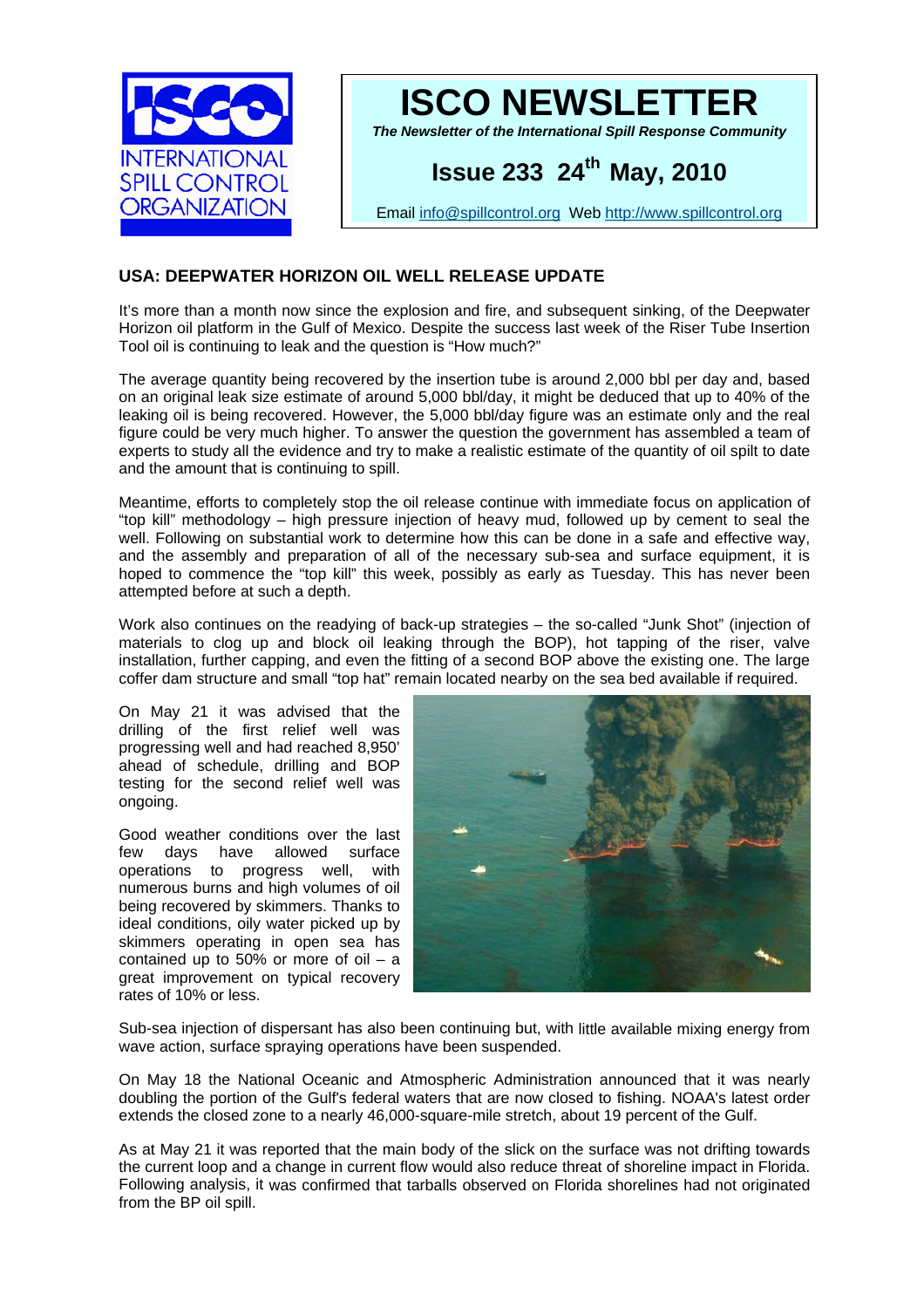However, emulsified oil has impacted shorelines of Louisiana, affecting wetlands and other sensitive areas. Shoreline cleaning operations are ongoing using techniques selected to minimise environmental damage. Manual methods are being used on beaches (rakes, shovels, etc) and, where appropriate, in wetlands, low pressure water flushing, sorbents and shallow water oil skimmers.

Following representations from state governors proposals from the US Corps of Engineers are under consideration. The idea would be to use dredgers to build barrier islands to protect the coastline. In some areas, small scale barriers have already been created using sandbags.

 The numbers – As at May 22, approximately 24,900 personnel are currently responding to protect the shoreline and wildlife; more than 1,100 vessels are responding on site, including skimmers, tugs, barges, and recovery vessels to assist in containment and cleanup efforts—in addition to dozens of aircraft, remotely operated vehicles, and multiple mobile offshore drilling units; more than 1.52 million feet of containment boom and 560,000 feet of sorbent boom have been deployed to contain the spill—and approximately 310,000 feet of containment boom and 1.27 million feet of sorbent boom are available; approximately 9.7 million gallons of an oil-water mix have been recovered; approximately 715,000 gallons of total dispersant have been deployed—630,000 on the surface and 85,000 subsea. More than 375,000 gallons are available; 17 staging areas are in place and ready to protect sensitive shorelines.

## **UROPE: EMSA HAS PUBLISHED 2009 MARITIME ACCIDENT REVIEW – "19.5% E FEWER SHIP ACCIDENTS IN EU DURING 2009 YET TREND MAY BE REVERSING"**

and 17% drop in the number of ships involved in accidents in 2009 in comparison to the market boom years of 2007/2008, although the number was still significantly higher than in 2006. The Lisbon, 20 May 2010 - Today, in the context of the *EU Maritime Day* event in Gijón, Spain, the European Maritime Safety Agency (EMSA) launches its *Maritime Accident Review 2009*. The review, which looks at shipping in and around EU waters, shows a 19.5% drop in total accidents, figures also show that loss of life and pollution were substantially reduced.

However, the Agency advises caution in assuming that the downward trend will continue, as an early look at January 2010 figures suggests that accident figures are already beginning to increase again as shipping traffic begins to recover.

community and EU citizens aware of what shipping accidents are happening in-and-around EU waters. The reviews provide information on a range of accidents, such as sinkings, groundings, The review is the third in an annual series of reports that aim to make both the EU maritime collisions or contacts, fires or explosions, together with some analysis of trends.

lining in terms of maritime safety. The latest review recorded a significant reduction in shipping accidents, lives lost and pollution last year. However, with ship traffic and the associated commercial 'EMSA's *Maritime Accident Review* gives us an annual opportunity to look at accidents occurring in and around European waters, and to assess whether measures taken to improve maritime safety are having an effect,' says EMSA Executive Director Willem de Ruiter. 'The positive news is that, while the global economic crisis can be seen as a 'commercial cloud' for shipping, it has a silver pressures on the increase once more, we cannot afford to let our guard down at any time.'

The Maritime Accident Review 2009 can be downloaded from the EMSA website home page at http://www.emsa.europa.eu/

#### **USA: REPUBLICAN SENATOR BLOCKS HIGHER LIABILITY CAP ON OIL SPILLS**

President Obama denounced Republicans on Tuesday for "playing special-interest politics" after a GOP senator thwarted a Democratic effort to raise the liability cap for oil spills to \$10 billion.

Sen. Robert Menendez (D-N.J.) was seeking the unanimous consent of the Senate to move forward on the Big Oil Bailout Prevention Act, which would retroactively boost the legal cap of \$75 million on how much companies must pay for economic damages.

for smaller companies. "Big Oil would love to have these caps there so they can shut out all the independents," he said, echoing the argument of Sen. Lisa Murkowski (R-Alaska), who halted an But Sen. James M. Inhofe (R-Okla.) blocked the effort, saying it would make drilling too expensive identical move last week. Read more at:

ttp://mobile.latimes.com/inf/infomo?view=page1&feed:a=latimes\_1min&feed:c=nationnews&feed:i=53811018 h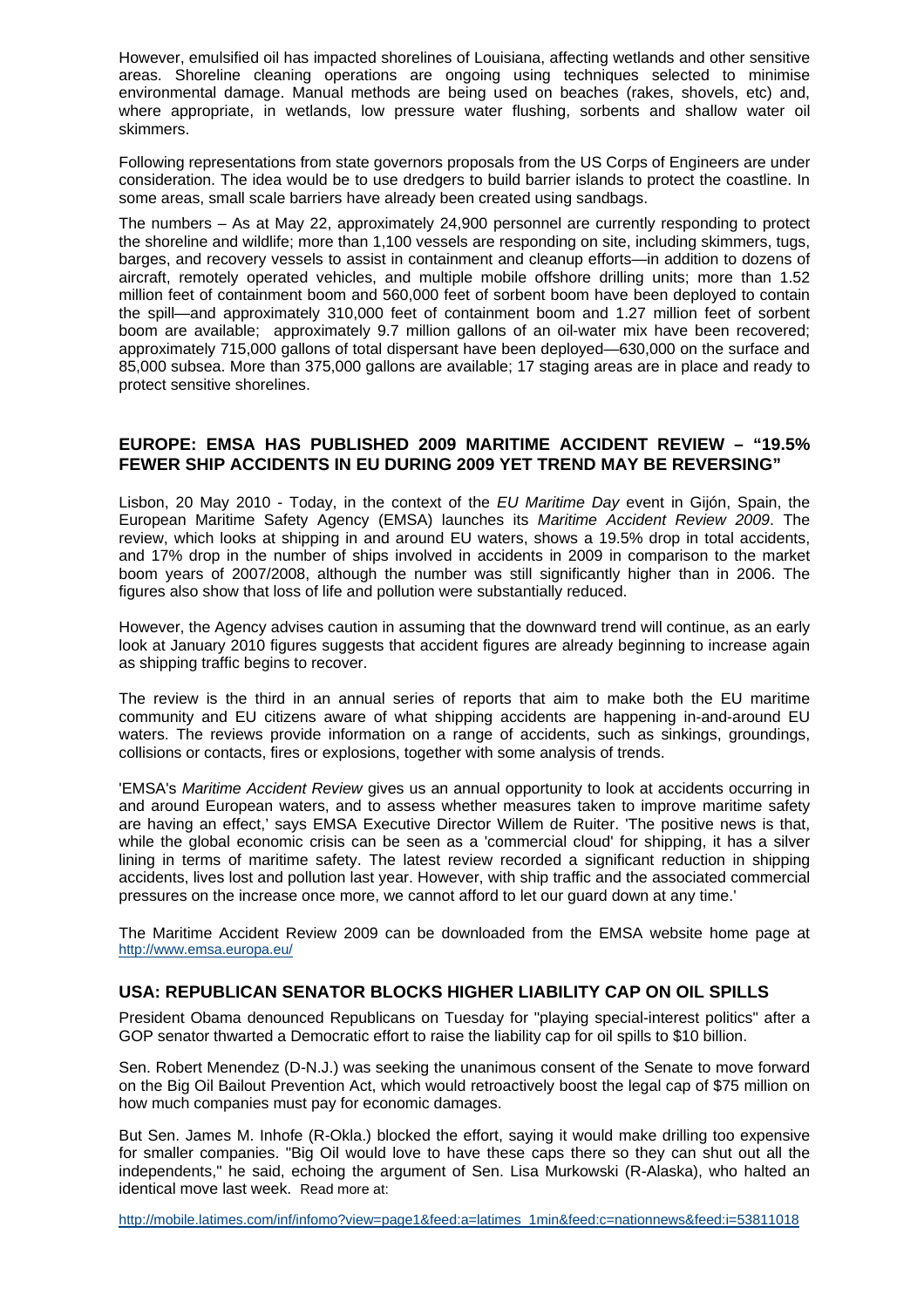#### **USA: GULF OIL SPILL** - **ADMIRAL THAD ALLEN TO STAY ON AS NATIONAL INCIDENT COMMANDER**

stepping down from his post as Coast Guard Commandant later this month as planned—enabling him to focus solely on On May 20 Department of Homeland Security (DHS) Secretary Janet Napolitano announced that U.S. Coast Guard Admiral Thad Allen has agreed to remain in his current role as National Incident Commander for the administration's continued, coordinated response to the Deepwater BP Oil Spill after managing the unprecedented response effort.

"Because Admiral Allen's leadership has been so critical to our coordinated response to the BP Oil Spill, I have asked him—and he has agreed—to stay on as National Incident Commander after he steps down as Commandant of the Coast Guard later this month," said Secretary Napolitano. "I commend his dedication to continuing to lead our administration-wide efforts to ensure that every available resource is leveraged efficiently and effectively to mitigate the spill's impacts."



"Since this event began, my focus has been on managing the all-hands-on-deck response to this ongoing incident," said Admiral Allen. "Remaining in my current role as the National Incident Commander after being relieved as the Commandant will allow me to focus solely on this critical response, and Admiral Papp on the vital work of the Coast Guard."

As planned and previously announced, Admiral Robert J. Papp, Jr., will relieve Admiral Allen as Commandant later this month. [Source: Joint Information Center press release]

#### **OIL SPILL** - **BP DEFENDS DISPERSANT AFTER EPA ORDERS IT USA: GULF CHANGED**

BP, in response to a directive from the U.S. government to switch the type of chemical dispersant it's been using to break up the massive oil spill in the Gulf of Mexico, said it still believes that the product it has been using is the best option.

best option for subsea application," BP said in a letter dated May 20 and released Saturday by the U.S. Environmental Protection Agency. BP said Corexit is effective, safe for the environment and "Based on the information that is available today, BP continues to believe that Corexit was the best and most appropriate choice at the time when the incident occurred, and that Corexit remains the that other potential dispersants aren't available in sufficient quantities.

EPA said that, if BP didn't identify an available alternative, it had to provide the Coast Guard and the EPA with a detailed description of the alternatives that were investigated and the reasons why they The EPA on Thursday ordered BP to identify and use a less toxic and more effective dispersant than Corexit, which is manufactured by Nalco Holding Co. (NLC) of Naperville, Ill. The EPA said the alternative needed to be identified within 24 hours and implemented within 72 hours after that. The aren't suitable.

In a release Saturday, the EPA said it met with BP to discuss the matter on Friday after receiving the letter late Thursday evening. The EPA said it will continue to work over the next 48 hours to ensure that BP is complying with the directive.

during spills, usually on the water's surface. But the agency noted in its directive on Thursday that BP's use of the product is unprecedented both in terms of the amount used and the depth at which it Corexit is on the list of the EPA's approved dispersants, which are commonly used to break up oil is being used. The oil is emanating from a broken pipe a mile beneath the surface.

EPA and Coast Guard--that Corexit was the only dispersant that was available in sufficient quantities at the time of the spill. BP also noted that Corexit was 55% to 63% effective in dispersing samples of South Louisiana Crude. Read more at: BP said in its letter--which was signed by Chief Operating Officer Doug Suttles and addressed to the

http://online.wsj.com/article/BT-CO-20100522-702014.html?mod=WSJ\_latestheadlines